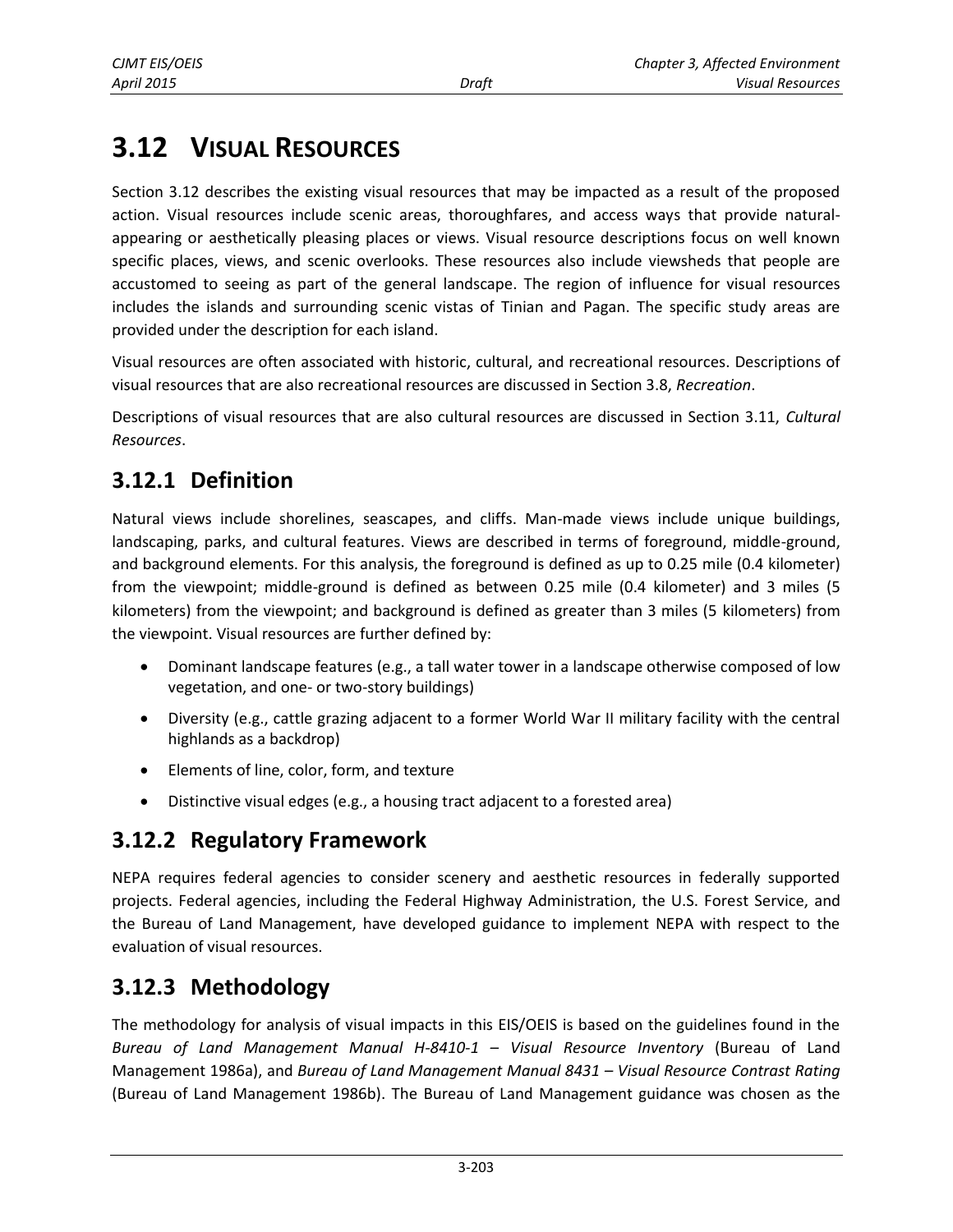| <b>CJMT EIS/OEIS</b> |       | Chapter 3, Affected Environment |
|----------------------|-------|---------------------------------|
| <b>April 2015</b>    | Draft | Visual Resources                |

methodology for this proposed action, as it has the desired flexibility to accommodate the varying landforms and visual environments found within the project area.

The methodology consists of the following steps:

- 1. Establish the visual character and visual quality of the affected environment. Visual character includes elements such as landforms, vegetation, water surfaces, and modifications that give a landscape its visually aesthetic qualities. The visual quality of a landscape is determined by factors such as its uniqueness, harmonious appearance, prominence, diversity, and viewer sensitivity.
- 2. Determine Key Observation Points to represent the most critical viewpoints related to visual quality and the aesthetic experience. These are usually along commonly traveled routes or at other public observation points. Factors considered in selecting Key Observation Points include:
	- Visual quality of the landscape
	- Angle of observation
	- Number of potential viewers
	- Length of time a facility or activity is in view
	- Relative size of facilities and activities
	- Season of use
	- Light conditions (e.g., time of day and shadowing)

# **3.12.4 Tinian**

# **3.12.4.1 Regional Visual Environment and Study Area**

The island of Tinian is characterized by a series of limestone plateaus, steep slopes, and cliffs. The steep cliffs along the shoreline are concentrated on the southeast and northwest sides of the island and provide a dramatic visual backdrop. The central part of the island is a relatively flat plateau extending from the village of San Jose along Broadway Avenue corridor, north almost to North Field. The same type of flat plateau is located along the  $8<sup>th</sup>$  Avenue corridor. Both of these corridors have intermittent forested areas within grassland, and topography that provide broad views north and south on the island, with the north-central highlands area situated between the two corridors. Unlike other islands in the Mariana Island chain, Tinian has large areas of relatively flat expanses, such as North Field.

The study area for visual analysis on Tinian consists of the Military Lease Area that covers the northern two-thirds of the island. The study area includes three major visual environments, shown in [Figure](#page-2-0)  [3.12-1.](#page-2-0) Key Observation Points are shown, indicating their respective number and view orientation.

 **North Lowland:** North Field sits on a relatively flat plateau that slopes away to the ocean on the north, east, and west sides of the island (see Section 3.2, *Geology and Soils,* Figure 3.2-2). There is some undulation across the plateau. The southern side of the plateau is defined by a steep escarpment that connects to the Mount Lasso ridge line. Lake Hagoi is the lowest point on North Field plateau, with a minimum elevation of approximately 10 feet (3 meters) above MSL.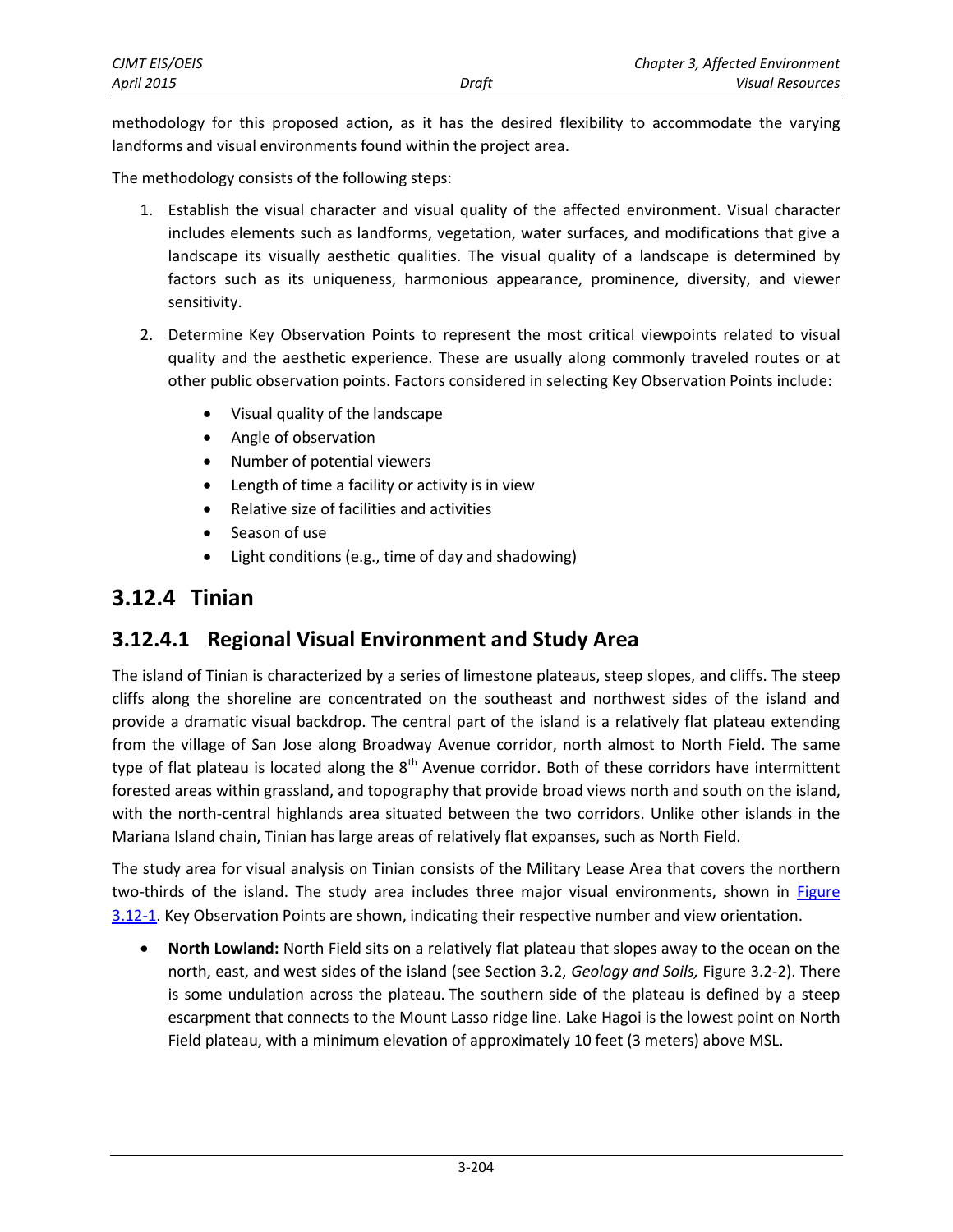<span id="page-2-0"></span>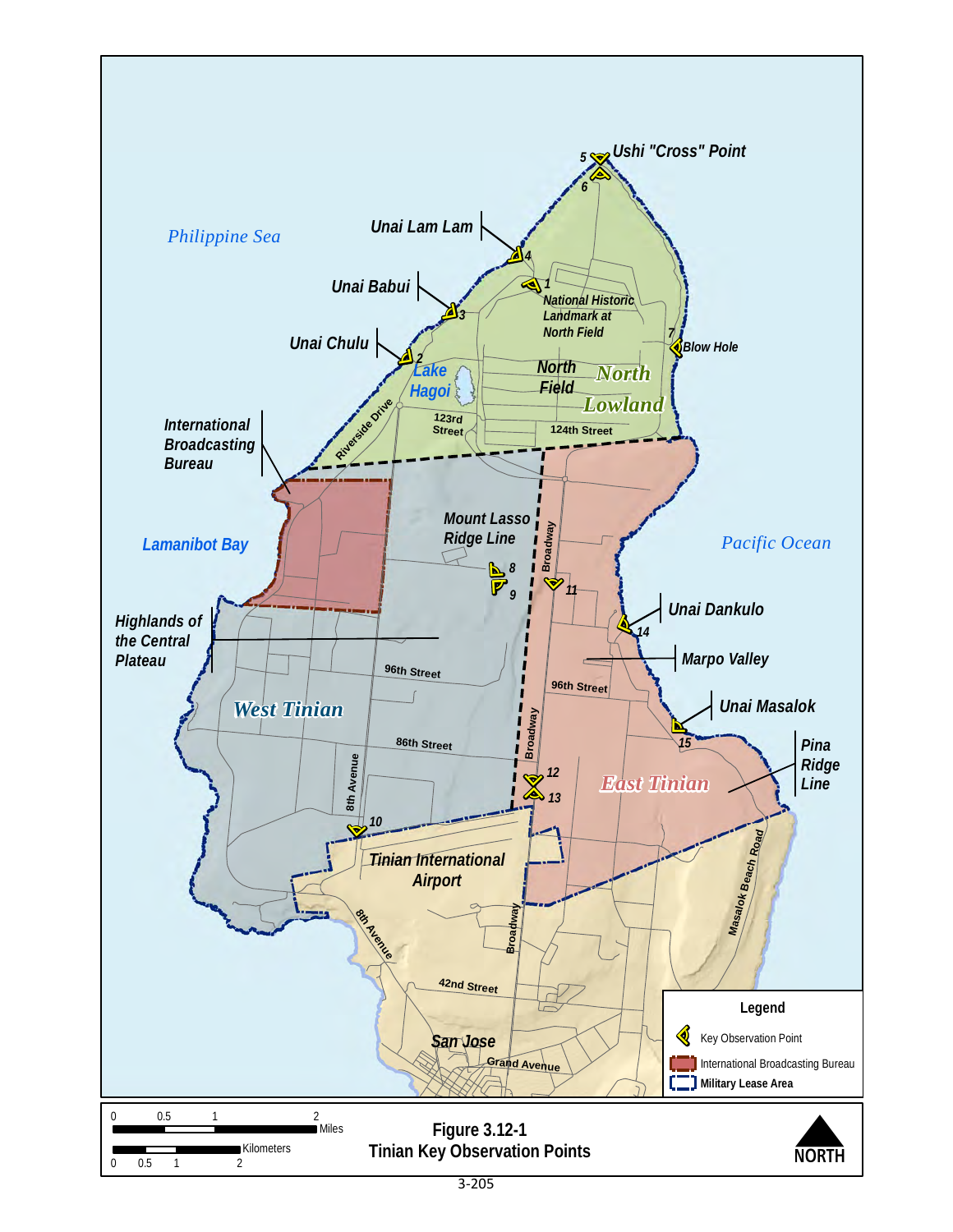- **West Tinian:** Western Tinian includes the highlands of the central plateau west of Broadway. This area extends north from Marpo Valley and is broad and gently sloping, with the majority of the vertical relief along the western shoreline. The north central highland area is within the northern part of the central plateau and midway between the east and west coasts of the island. The maximum elevation of the highland is 545 feet (166 meters) above MSL on Mount Lasso (see Section 3.2, *Geology and Soils,* Figure 3.2-2). Eighth Avenue provides the central corridor through this area with steep cliffs extending along the west side of Riverside Drive where the steep slopes extend to the sea.
- **East Tinian:** This land area extends north from Marpo Valley (see Section 3.2, *Geology and Soils,* Figure 3.2-2) and includes all of central Tinian east of Broadway, and portions of northern Tinian. The plateau is broad and gently sloping, with the majority of the vertical relief along the southern and northern boundaries. Unlike western Tinian, the shoreline areas in the windward (eastern) side of the Military Lease Area consist of gently sloping topography to the sea and beach areas. Most of these areas are rocky and windier than their counterparts on the leeward (western) side of the island.

### **3.12.4.2 North Lowland**

The north lowland area (Photo 3.12-1) is primarily composed of previously developed and disturbed lands with an historic World War II-era airfield (North Field) extending from east to west. With the exception of the cleared airfield, northern Tinian is mostly overgrown with vegetation carpeting the area around the airfield and associated facilities. Views from within the north lowland area are generally close-in and somewhat constrained due to the surrounding dense vegetation. The dominant feature of the north lowland area is the National Historic Landmark at North Field. Both the north and northeast





coastlines are covered with low, windblown vegetation and generally afford open and expansive views of Saipan, the Pacific Ocean, and the Philippine Sea. The northwest coastline is better protected, with denser vegetation than that of the leeward side. Views from the northwest coastline are open and expansive toward the Philippine Sea and horizon beyond.

#### **3.12.4.2.1 Key Observation Points within the North Lowland**

Seven Key Observation Points were identified in the north lowland for the visual analysis. The Key Observation Points are named for the primary element within their viewshed. The actual Key Observation Point includes not only the primary element they were named for, but the surrounding landscape as well. These points are shown o[n Figure 3.12-1.](#page-2-0)

- 1: National Historic Landmark at North Field
- 2: Unai Chulu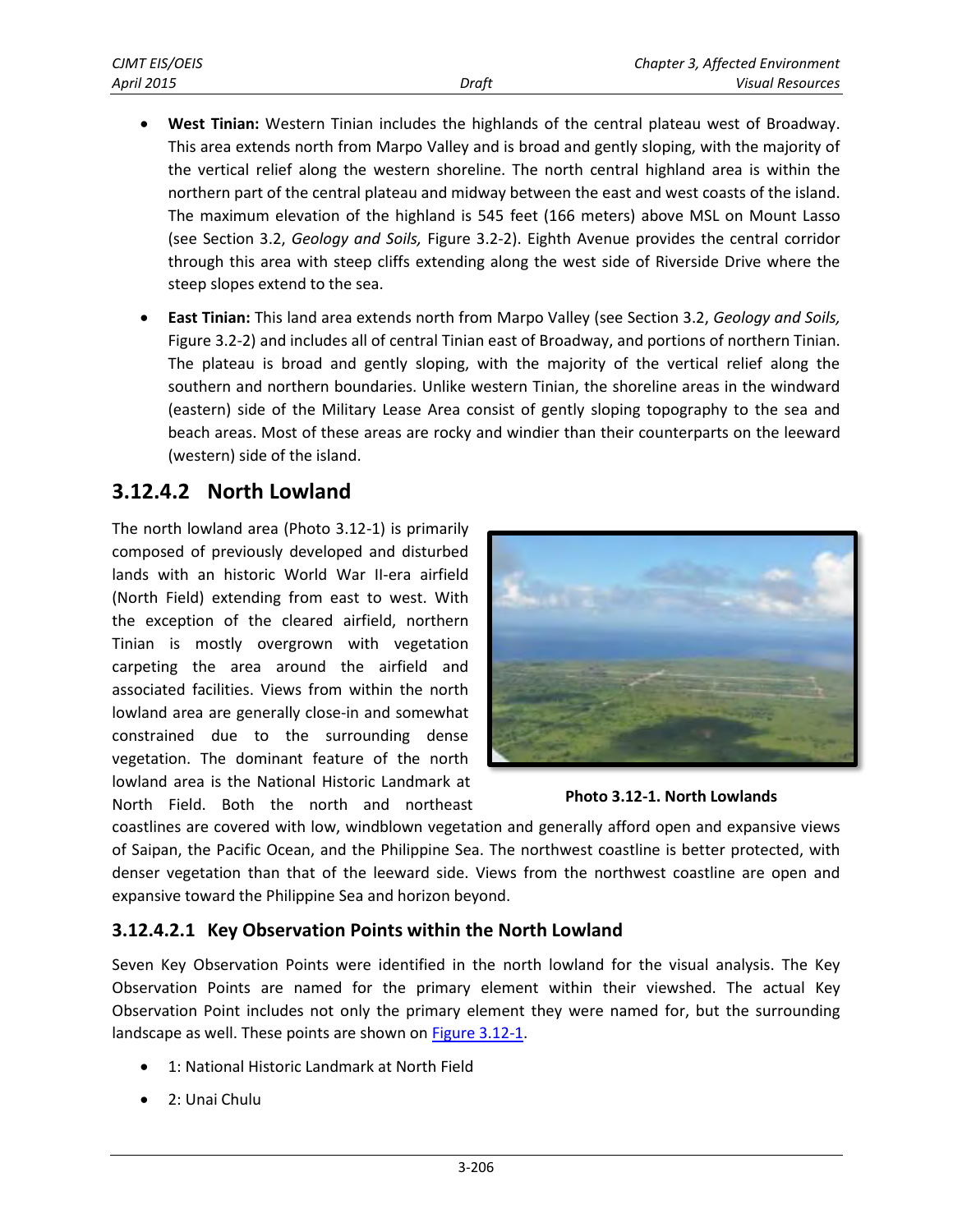- 3: Unai Babui
- 4: Unai Lam Lam
- 5: Ushi "Cross" Point A
- 6: Ushi "Cross" Point B
- 7: Blow Hole

#### **3.12.4.2.1.1 1: National Historic Landmark at North Field**

The National Historic Landmark at North Field is listed in the National Register of Historic Places and is regularly visited by tourists. The aesthetic value of North Field lies in its visual landscapes, relationship of various structures to each other, and the comparison of what the area looked like during World War II (at its height of development) to what it looks like today (remnant airfield facilities surrounded by overgrown vegetation). The field and surrounding facilities are now overgrown and abandoned, but the historic significance remains and the associated aesthetic values continue to draw visitors year round.

The viewshed from this Key Observation Point, looking south, includes pavement in the foreground and dense vegetation in the middle-ground and background (Photo 3.12-2). Degraded tarmac, Japanese air raid shelters, and other World War II structures make up other views from this Key Observation Point. The entire area was once open and clear, to accommodate the World War II air combat operations. However, the visual connections and relationships between airfield buildings and structures are presently much harder to recognize amidst the significant overgrown vegetation. Two bomb loading pits are preserved at North Field. The aprons surrounding these bomb pits were preserved in a mostly paved, unvegetated state, so that the views around and between the bomb pits are unobstructed. The bomb pits themselves are covered by protective enclosures of metal and lexiglas with historical photos and text within.

Locations, descriptions, and photos of representative structures within North Field are provided in Section 3.8, *Recreation*. According to the Tinian Mayor's Office, the atomic bomb pits at North Field have approximately 100 visitors per day (DoN 2014). The North Field National Historic Landmark is the site of anniversary tours sponsored by private tour operators, such as Stephen Ambrose Historical Tours. The North Field National Historic Landmark is also a destination of the Tinian Dynasty North Side tour.



**Photo 3.12-2. Key Observation Point 1 – National Historic Landmark Looking Toward Mount Lasso**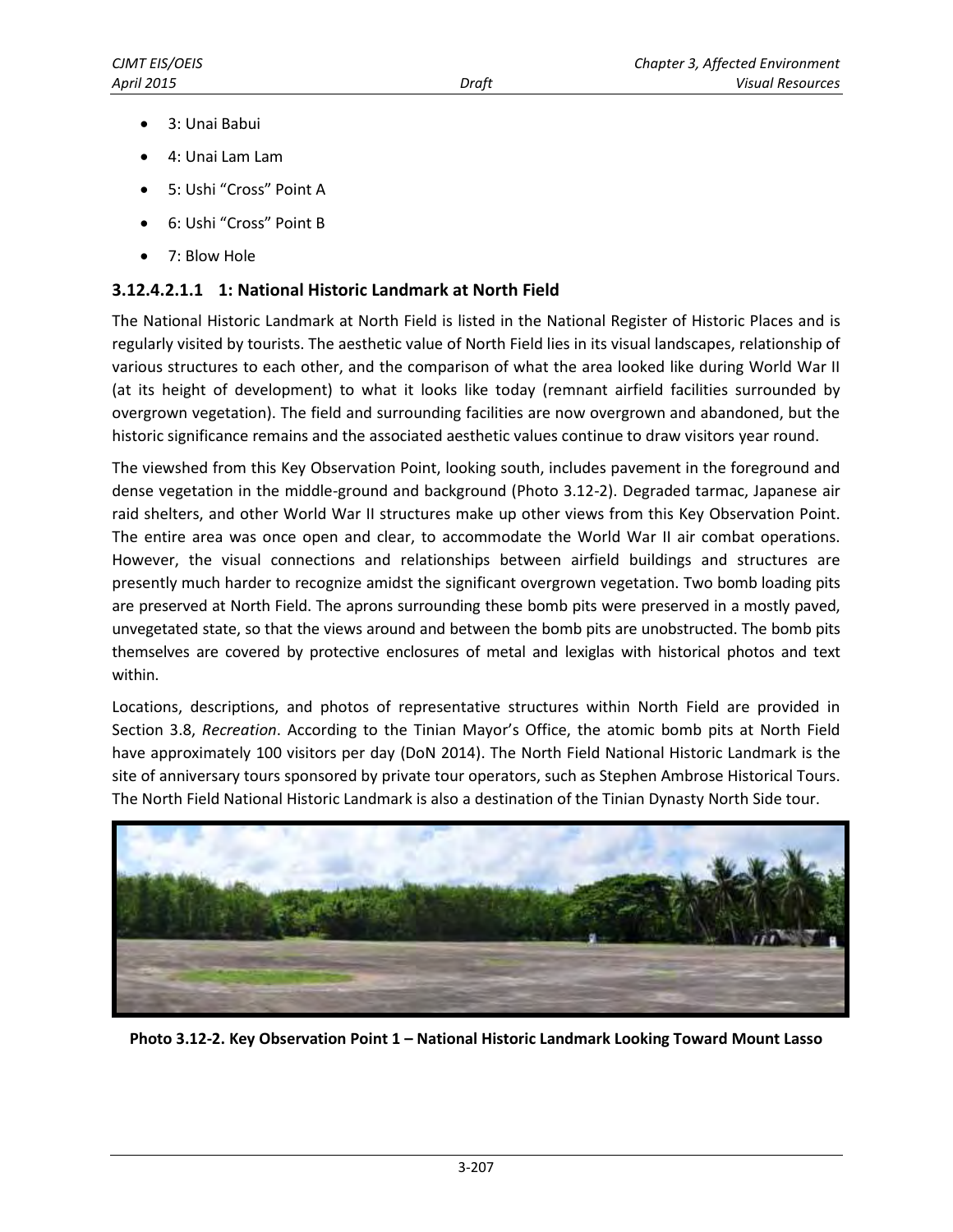#### **3.12.4.2.1.2 2: Unai Chulu, 3: Unai Babui, and 4: Unai Lam Lam**

Unai Chulu (Photo 3.12-3), Unai Babui (Photo 3.12-4), and Unai Lam Lam (Photo 3.12-5), are located on the west coast of Tinian. The largest of these beaches, Unai Chulu, is the easiest to access. Unai Chulu is popular with visitor groups who come with tours for various beach activities. Unai Chulu is a long, wide beach with open vegetated areas located between the beach and the densely vegetated area further inland. These areas are commonly used for picnics and social gatherings, as they provide an open view of the beach and the ocean. Unai Babui is a smaller beach (e.g., less sand area) with rugged coral outcrops along the shoreline edge and thick vegetation extending close to the shoreline's edge. The shallow reef flat is easily seen from the coastline. Unai Lam Lam is made up of a small sandy cove that is a beach even smaller than Unai Babui. The vegetation is thick and extends to the edge of the sand and coral outcroppings.





**Photo 3.12-3. Key Observation Point 2 – View of Beach Area and Expansive View Corridor of Unai Chulu**

**Photo 3.12-4. Key Observation Point 3 – Unai Babui Looking North Toward Saipan**



**Photo 3.12-5. Key Observation Point 4 – View of Rocky Coast and Narrow Expanse at Unai Lam Lam**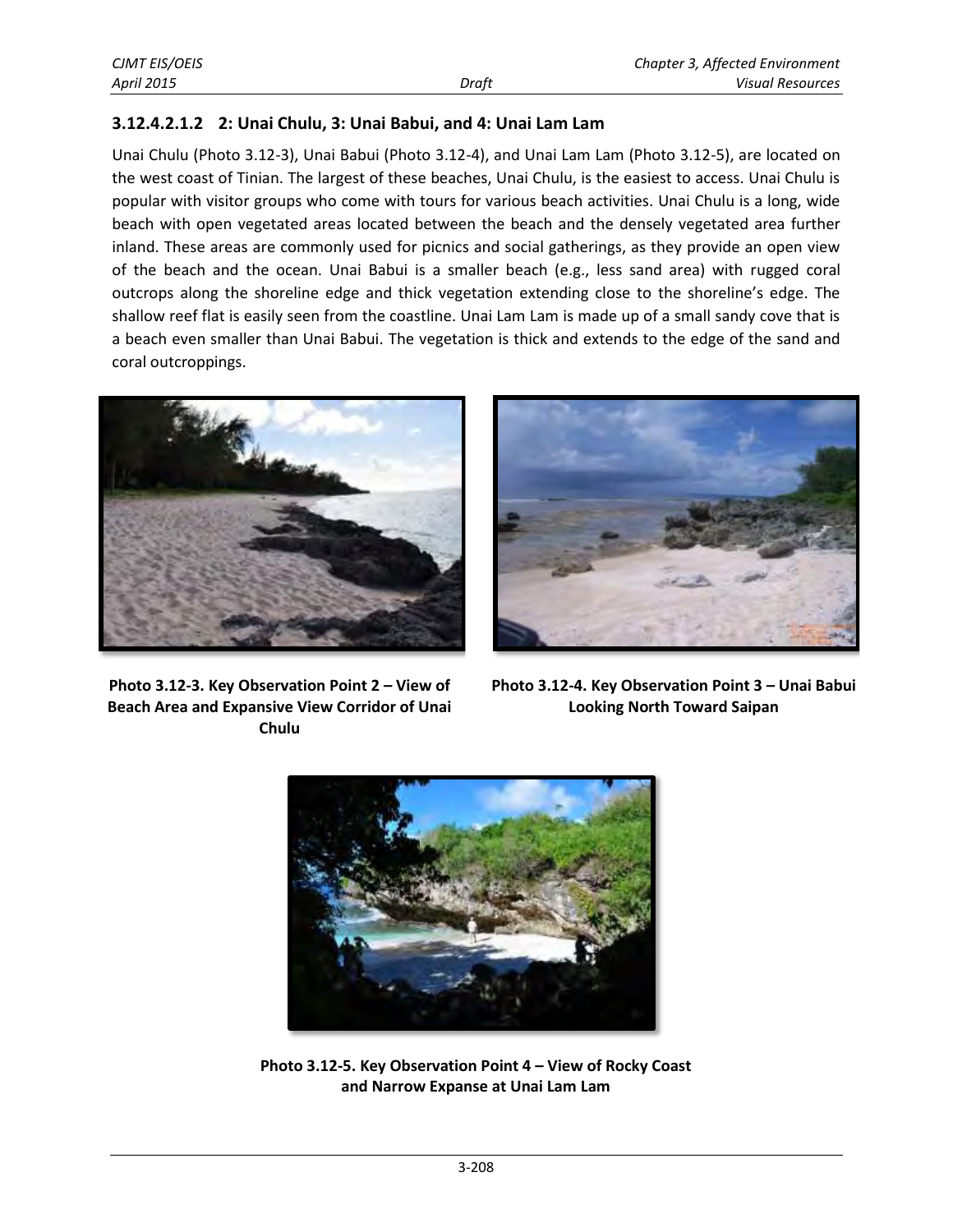#### **3.12.4.2.1.3 5: Ushi "Cross" Point A and 6: Ushi "Cross" Point B**

Ushi "Cross" Point A (Photos 3.12-6 and 3.12-7) is the northern-most point of the island. It contains several memorials to various residents from Tinian, primarily fishermen. These whitewashed memorials are in sharp contrast to the natural surroundings that consists of a landscape of green, low vegetated ground cover, and the ocean with the island of Saipan in the distance. The area also contains a small three-sided memorial chapel and a maritime navigational aid beacon on a concrete base. It is exposed to a nearly continuous breeze from the trade winds coming off the ocean, which also create windswept vegetation along the shoreline and whitecaps in the waters offshore. Unlike other parts of Tinian, the shoreline immediately around the point contains no large jungle areas, only low shrubbery and ground cover. This allows expansive views from east to west including the Philippine Sea and the island of Saipan.



**Photo 3.12-6. Key Observation Point 5 – View North toward Saipan from Ushi "Cross" Point** 



**Photo 3.12-7. Key Observation Point 5** – **Saipan across Channel from this View near Ushi "Cross" Point**

Ushi "Cross" Point B (Photos 3.12-8 and 3.12-9) is in the same location as Key Observation Point 5 described above, but is directly south and facing away from the ocean. This view mostly consists of a green, low vegetated ground cover. The memorials and a U.S. Geological Survey navigational aid facility are in the foreground, and a gently sloping trail leading through a forested area is in the middle-ground.



**Photo 3.12-8. Key Observation Point 6 – Memorial Chapel at Ushi "Cross" Point**



**Photo 3.12-9. Key Observation Point 6 – View Looking South from Ushi "Cross" Point**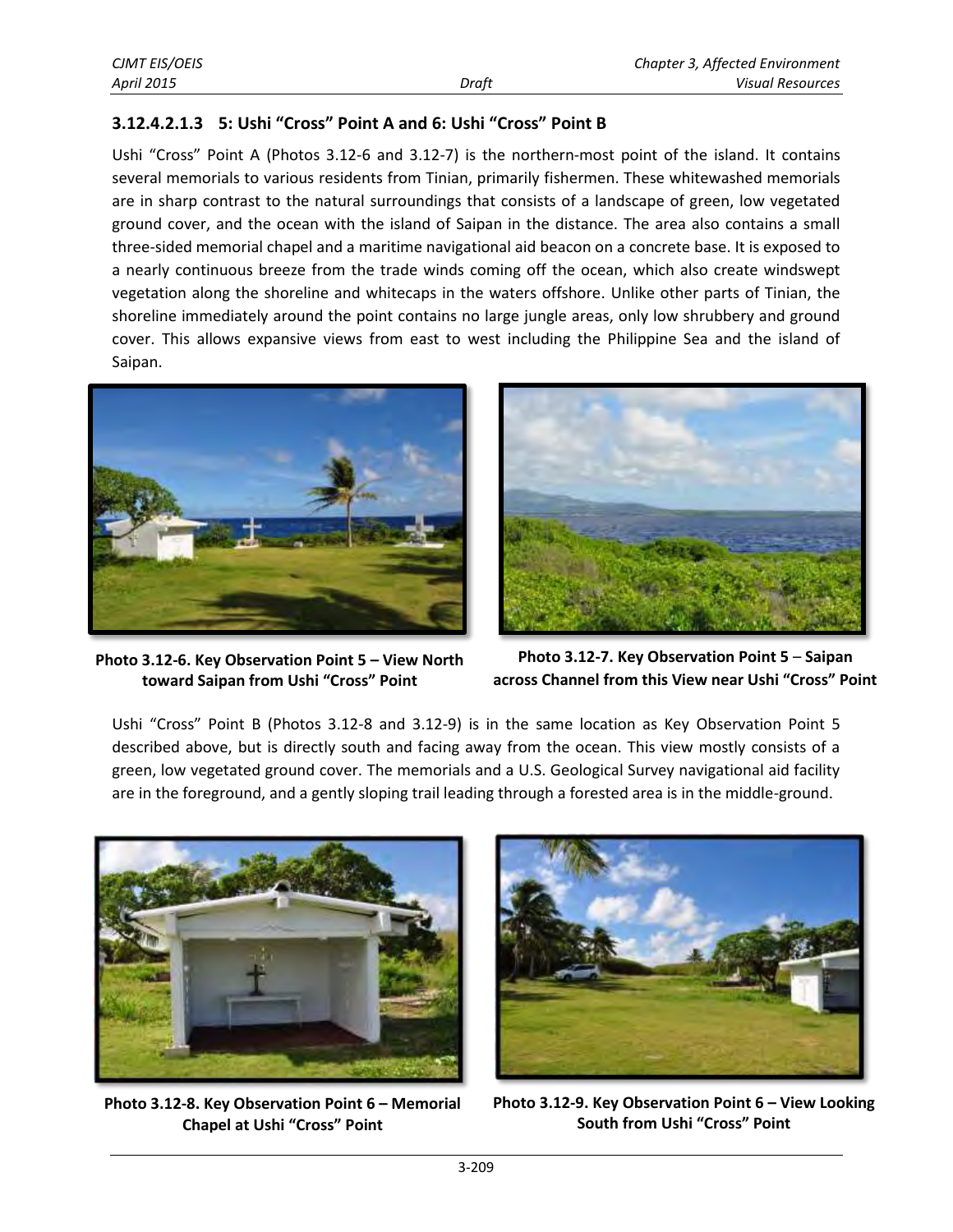#### **3.12.4.2.1.4 7: Blow Hole**

The Tinian Blow Hole (Photo 3.12-10) is on the northeastern side of Tinian on a rocky outcrop common to this part of the island. A natural phenomenon made by weather and waves has carved a cave under

the limestone ledge over the years. Waves enter the underwater cave and exit forcefully via a hole above, resulting in columns of water shooting high in the air. The coastal feature of low growing vegetation and coral outcrops forms the foreground, the rugged coastline's green/blue water composes the middleground, and Saipan in the distance makes up the background of this scenic vista that is often visited by tourists. Wind provides a more dramatic display as water is carried in a spray, sometimes resulting in a rainbow.



**Photo 3.12-10. Key Observation Point 7 – Tinian Blow Hole**

## **3.12.4.3 West Tinian**

West Tinian consists of the portion of the central plateau centered on 8<sup>th</sup> Avenue along with the central highlands area. Eighth Avenue traverses the island in a north-south direction and connects the memorials, historic sites and recreational features of the western side of Tinian (Photo 3.12-11). Eighth Avenue also connects directly to the North Field Historic Landmark complex. Dominated by Mount Lasso, the central highlands area is situated in north-central Tinian and just south of the north lowlands.



**Photo 3.12-11. Central Plateau Area of Tinian**

The steep topography along the eastern edge of Mount Lasso consists of some native limestone forest vegetation. The steep, rugged terrain here is not conducive to farming and was not cleared for sugarcane under the Japanese rule. Native vegetation therefore remains. The western coast of west Tinian consists of steep cliffs, starting south of Unai Chulu and accessed via Riverside Drive. West Tinian is visually dominated by the International Broadcasting Bureau transmitter antenna array consisting of tall towers and suspended antennas west of 8<sup>th</sup> Avenue in central west Tinian.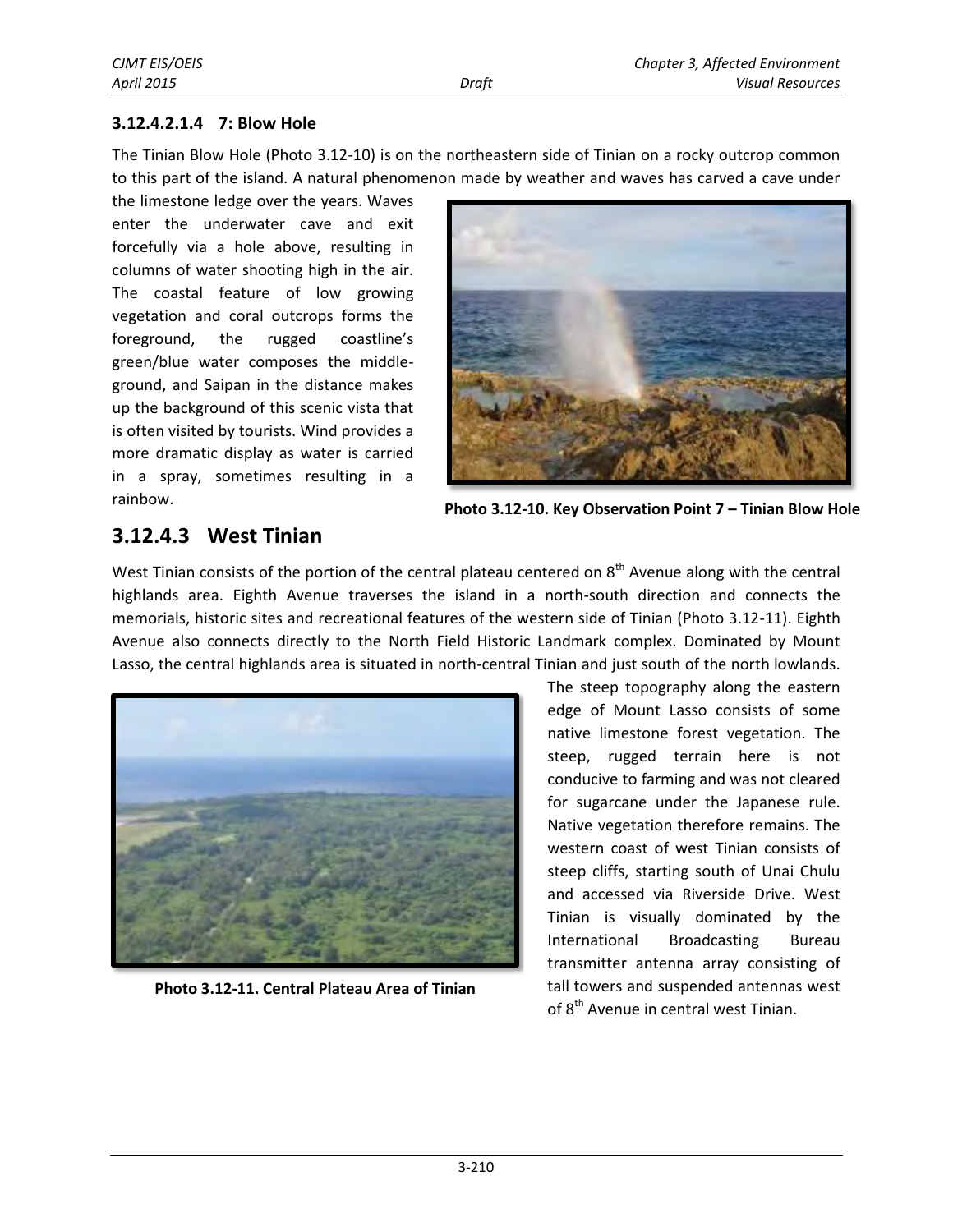#### **3.12.4.3.1 Key Observation Points within West Tinian**

Three Key Observation Points were identified within west Tinian for the visual analysis:

- 8: Mount Lasso Scenic Lookout A
- 9: Mount Lasso Scenic Lookout B
- $\bullet$  10: 8<sup>th</sup> Avenue-North of the Airport

These points are shown on **Figure 3.12-1.** 

#### **3.12.4.3.1.1 8 and 9: Mount Lasso Scenic Lookout A and B**

South of North Field, Mount Lasso is a scenic lookout point frequently visited by tourists. As Tinian's highest point, the location was an important communications and visual reconnaissance center during World War II. Both Japanese and American radar systems were located on top of Mount Lasso during World War II, and concrete mountings for the facilities remain (Photo 3.12-12). The approach to the lookout involves passing the foundation of a former U.S. Army hospital from the World War II era and a Japanese Shinto shrine near the lookout area.

Views to the northeast (Mount Lasso Scenic Lookout A) afford a panoramic view over the



**Photo 3.12-12. Mount Lasso Tower at Top of Hill with Remnants of Shinto Shrine in Foreground**

eastern half of Tinian with Saipan in the background to the north, where development on the south end of Saipan is visible (Photo 3.12-13).



**Photo 3.12-13. Key Observation Point 8 – View from Mount Lasso Scenic Lookout North to Saipan**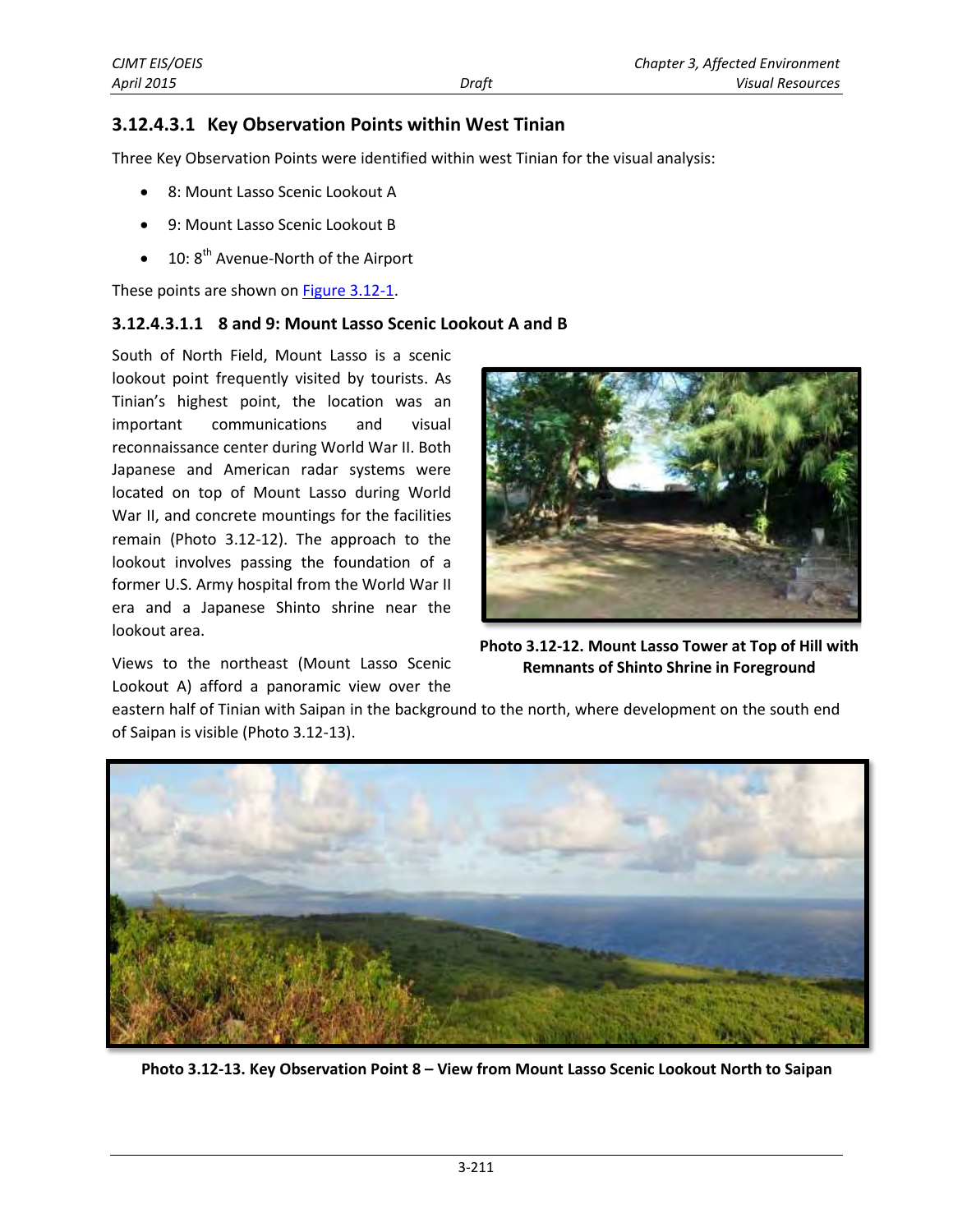Views to the southeast (Mount Lasso Scenic Lookout B) provide a view of the jungle landscape, eastern coast of Tinian, Pina Plateau and the Pacific Ocean (Photo 3.12- 14). Views to the west are blocked by dense vegetation. Due to a topographical plateau below the lookout in the middle-ground, the views of Broadway Avenue and structures along the route are blocked. Areas to the south, including the village of San Jose, are not visible from the Mount Lasso Scenic Lookout.



**Photo 3.12-15. Key Observation Point 10 – Looking North on 8th Avenue South Towards the Airport**

### **3.12.4.4 East Tinian**

This area consists of the central plateau east of the escarpment flanking the Mount Lasso area just east of Broadway Avenue (Photo 3.12-16). Like the central plateau in west Tinian, it is a layered limestone plateau mostly blanketed by dense vegetation. Some areas of fenced, semicleared agricultural lands are located in this area. Street trees along Broadway Avenue provide an impression of this area during the World War II era. The Broadway Avenue corridor traverses the island in a north-south direction and is an important route that connects the memorials,



**Photo 3.12-14. Key Observation Point 9 – View from Mount Lasso Scenic Lookout Southeast toward the Pina Plateau in South Tinian 10: 8th 3.12.4.3.1.2 Avenue-North of the Airport** 

This point is just north of the Tinian International Airport, where  $8<sup>th</sup>$  Avenue turns directly north after bordering the airfield. The scenery changes from a completely cleared airfield and surrounding area of maintained low ground cover to a dense jungle extending along both sides of  $8<sup>th</sup>$  Avenue as it heads north (Photo 3.12-15). The development in this area consists of fenced agricultural fields and a small pull-off to allow for access to the water filling station. This roadway serves as a primary route to the National Historic Landmark at North Field.



**Photo 3.12-16. Aerial View of East Tinian Looking West with the Airport in the Distance at the Upper Left Corner**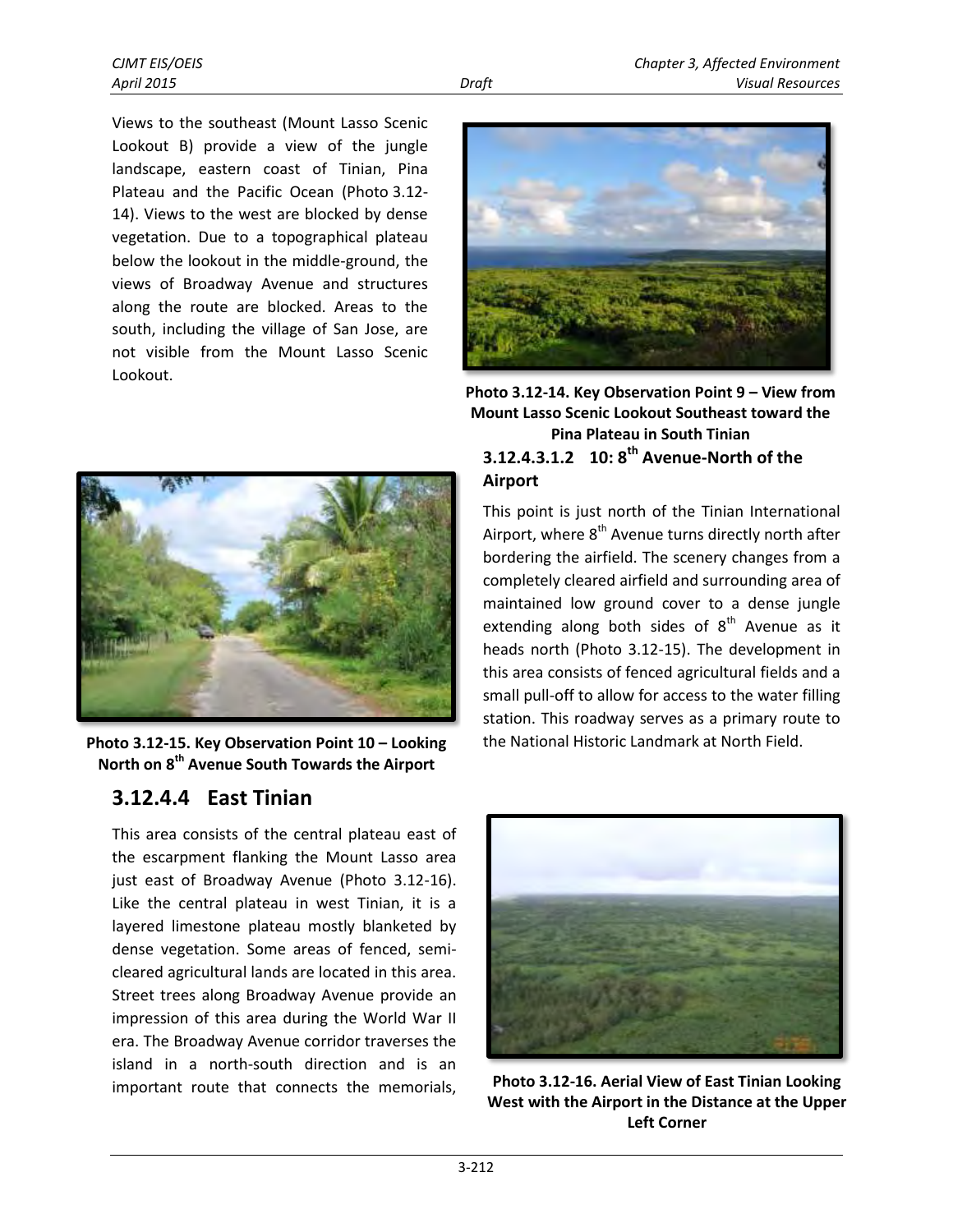historic sites, and recreational features of the central plateau and North Field Historic Landmark complex.

#### **3.12.4.4.1 Key Observation Points within East Tinian**

Five Key Observation Points were identified within east Tinian for the visual analysis:

- 11: Broadway North
- 12: Broadway South A
- 13: Broadway South B
- 14: Unai Dankulo
- 15: Unai Masalok

These points are shown o[n Figure 3.12-1.](#page-2-0)

#### **3.12.4.4.1.1 11: Broadway North**

Along this stretch of Broadway Avenue, tall vegetation has been cleared out to a distance of 600 feet (180 meters) on both sides of the roadway, allowing light to penetrate (Photo 3. 12-17). These cleared strips contain palm trees that were planted in a linear configuration when the road was built during World War II. The cleared conditions provide a more expansive viewshed in both northward and southward directions than those seen along many of the other existing roads. These views are seen as one travels along the roadway from San Jose to the American memorial round-about. Broadway Avenue is a primary north-south road utilized by both visitors and residents.



**Photo 3.12-17. Key Observation Point 11 – Broadway Avenue Looking North**

### **3.12.4.4.1.2 12 and 13: Broadway South A and B**

These two Key Observation Points are located near the center of the island at the highest point along Broadway Avenue (Photos 3.12-18 and 3.12-19). This is where the developed areas of the village of San Jose and airport transition to the rural northern two-thirds of Tinian in the Military Lease Area. Cattle, cleared agricultural fields, and interspersed trees are visible toward the north in the foreground and middle-ground. Dense jungle vegetation is visible in the background.

The Broadway South A Key Observation Point 12 mirrors the views of the Broadway North Key Observation Point 11. The Broadway South B Key Observation Point 13 faces south (Photo 3.12-19). It provides a view to the Carolinas Plateau, Marpo Valley to the southeast, and development in the village of San Jose. Broadway Avenue is a primary north-south roadway utilized by both visitors and residents.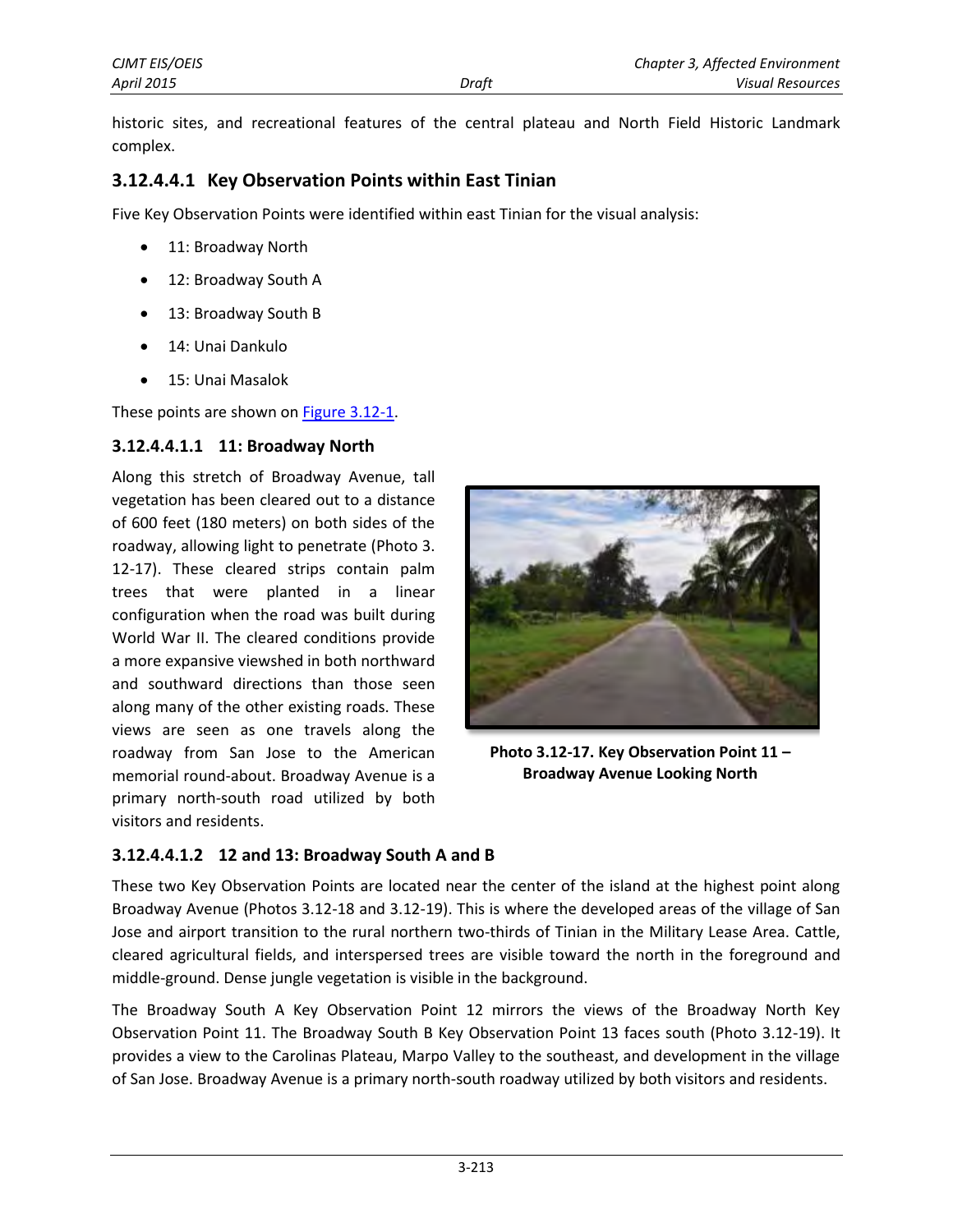

**Photo 3.12-18. Key Observation Point 12 – Broadway Avenue Looking North** 



**Photo 3.12-19. Key Observation Point 13 – Broadway Avenue Looking South with Carolinas Plateau in the Background** 

#### **3.12.4.4.1.3 14: Unai Dankulo**

This area is accessible through a forested trail that opens to an expansive beach extending north. The beach and flat nearshore environment allow direct vehicle access to picnic spots that are located within somewhat shaded coconut groves adjacent to the beach (Photo 3.12-20). While more windswept than the leeward beaches, the wind is buffered by inland vegetation. Views from this beach include the adjacent shoreline of Tinian, parts of Saipan in the distance, and the open ocean. The beach consists of an open, relatively flat area of coarse sand with chunks of coral near the water, with the sand becoming more finegrained as it transitions towards the coconut grove and understory vegetation. Unai Dankulo is frequented by shore-based spear fishermen and is accessed by local tour companies (Mariana Visitors Authority 2014).

#### **3.12.4.4.1.4 15: Unai Masalok**

Like Unai Lam Lam and Unai Babui, this beach is accessible via a narrow rocky foot trail (Photo 3.12-21). The beach itself is a narrow cove, fringed by large rock outcroppings. The beach provides views northeast to Saipan and some limited views of Tinian's eastern coast to the north and south. This beach is small, less open than Unai Dankulo,



**Photo 3.12-20. Key Observation Point 14 – West toward Unai Dankulo**



**Photo 3.12-21. Key Observation Point 15 – East toward the Shoreline and Unai Masalok**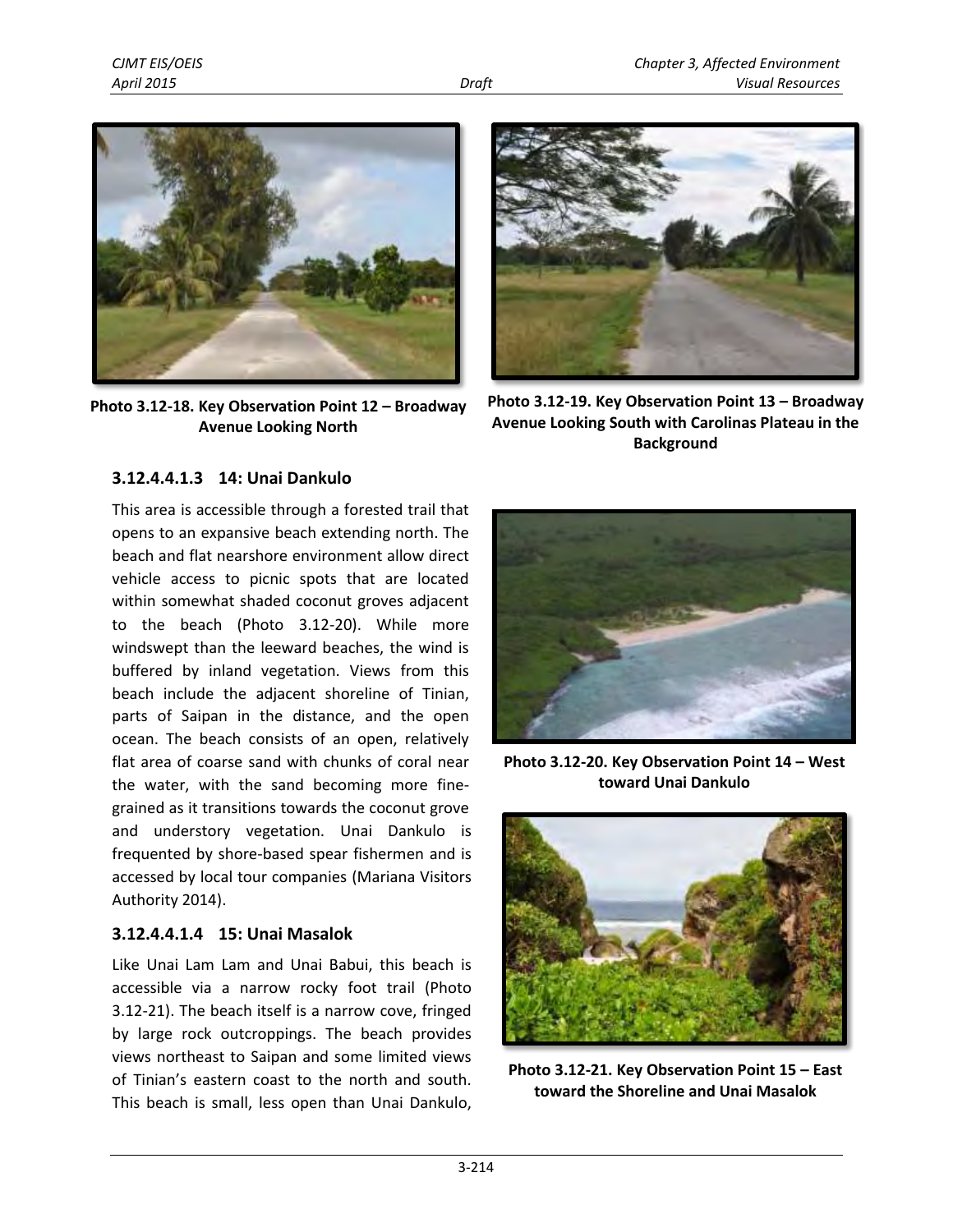and is surrounded by steep topography. Vegetation extends nearly to the edge of the water. Seashells and pieces of coral are mixed with the fine white sand at this beach. This location is somewhat unique due to the variations in the brown colors of the rock and soil and the deep green colors of the vegetation.

# **3.12.5 Pagan**

Pagan has officially been uninhabited since the 1981 volcanic eruption and the evacuation of the island for safety reasons. However, small groups of private citizens do occasionally visit the island, small scientific parties have conducted research on the island, and one group of ecotourists have toured the island. There are currently two tour options being offered for Pagan: Pagan ecotour adventure and the Silver Explorer cruise ship. There is a 10-person minimum for the Pagan ecotour (Goodridge, W.F.J., personal communication, August 28, 2014) and the Silver Explorer cruise ship accommodates 132 guests and 117 crew members (Silversea Expeditions 2012).

Key Observation Points are, by definition, those features and views that are accessible visually to the public (e.g., residents and regular visitors). Designating Key Observation Points on Pagan would imply a permanent or regular viewing audience. Therefore, the visual environment on Pagan is described in general terms below and shown i[n Figure 3.12-2.](#page-13-0)

In general, with few man-made alterations, the dramatic views of Mount Pagan on the north end of the island, South Pagan Volcano on the south end, and ocean beyond provide relatively unspoiled view corridors and experiences for both visitors to the island and for travelers passing nearby on marine vessels.

### **3.12.5.1 North Pagan**

Natural features that dominate the North Pagan area include Mount Pagan, and two brackish, inland lakes [\(Figure 3.12-2](#page-13-0) and Photo 3.12-22).



**Photo 3.12-22. View of Inland Brackish Lagoon near Green Beach with a Japanese Monument in Foreground**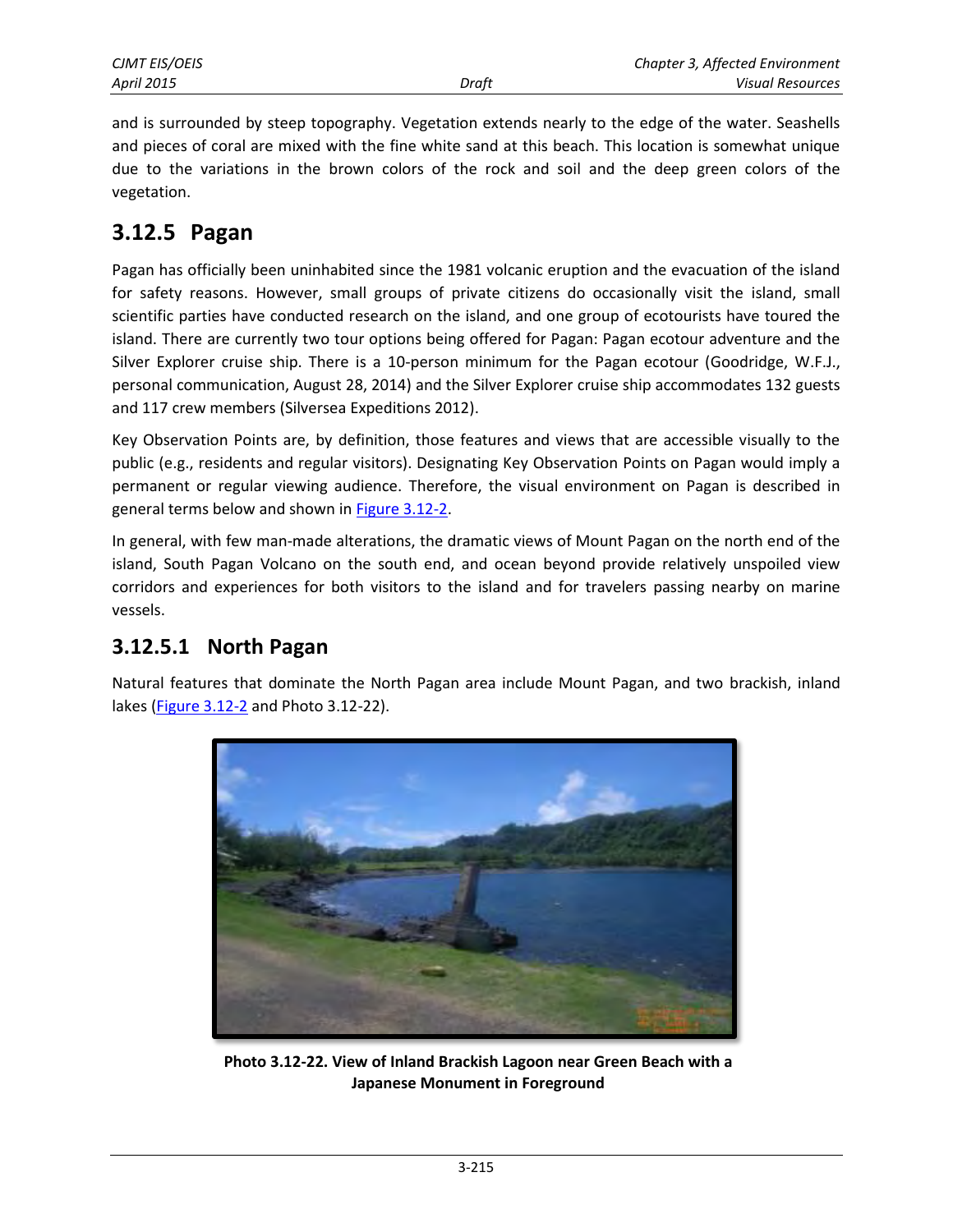<span id="page-13-0"></span>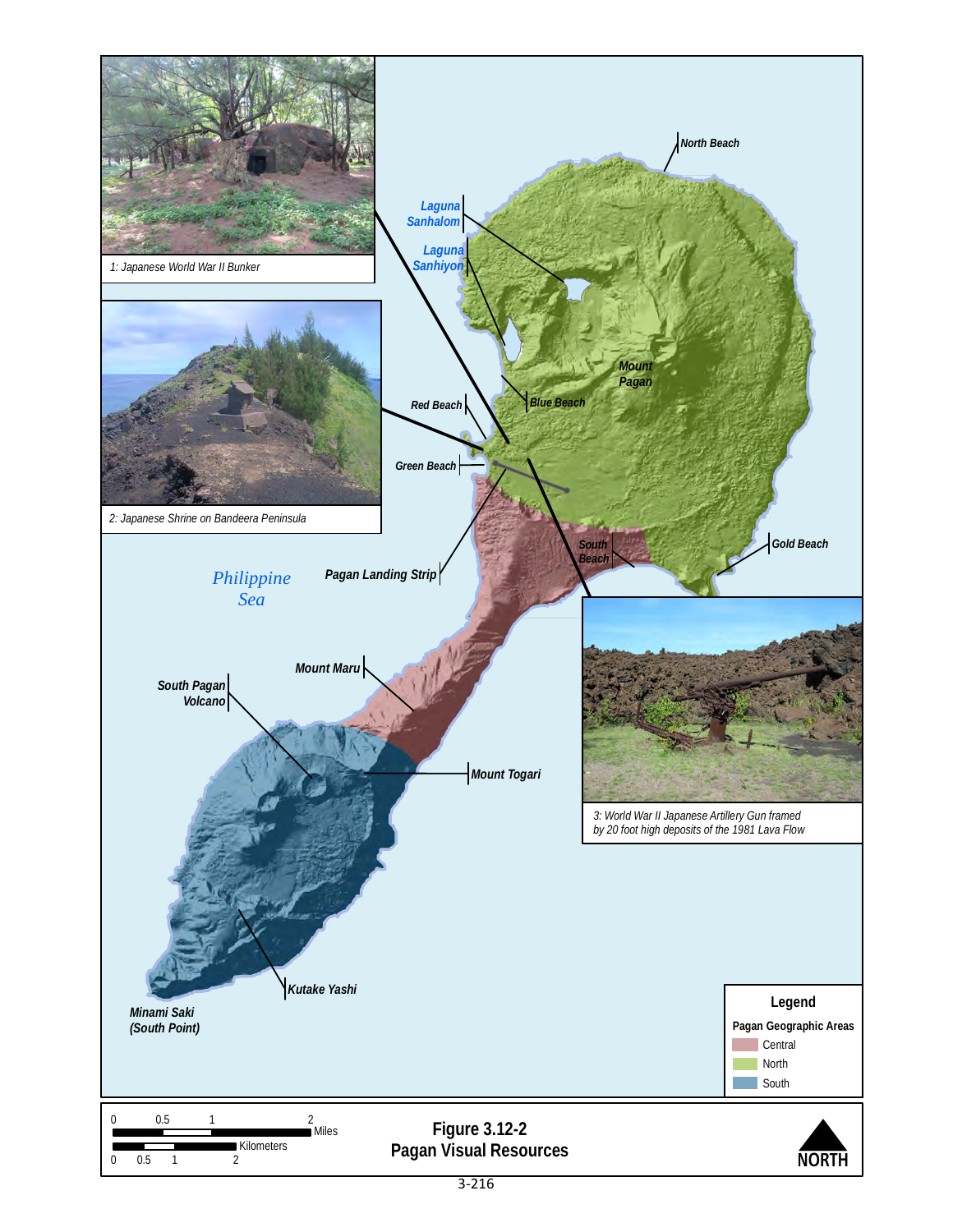| CJMT EIS/OEIS |       | Chapter 3, Affected Environment |
|---------------|-------|---------------------------------|
| April 2015    | Draft | <b>Visual Resources</b>         |

The active volcano at the center of the North Pagan provides a unique landmark visible from most parts of the island, as its caldera emits a stream of gasses on a near-continual basis. The 1981 volcanic eruption of Mount Pagan left the landscape of northern Pagan with large areas of barren lava, surrounded by vegetation (Photo 3.12-23). The north shoreline of Mount Pagan is covered by dense, green vegetation that becomes less dense as one moves inland towards Mount Pagan. The barren lava areas provide a dark gray or black landscape. The western shoreline of North Pagan is dominated by a large black sand beach and contiguous brackish water lake just inland from the shore. The eastern shoreline of North Pagan has rockier beach areas and steeper terrain that is less accessible from inland areas.



**Photo 3.12-23. View of North Pagan (looking south) showing Mount Pagan and Landscape** 

The largest man-made feature in North Pagan is the landing strip constructed in an east-west direction extending inland from the shoreline of Green Beach (Photo 3.12-24). Over two-thirds of this former

grass landing strip was covered by a massive lava flow as a result of the 1981 volcanic eruption of Mount Pagan. This lava flow covered much of the landing strip with approximately 20 feet (6.1 meters) of lava, rendering the landing strip severely impaired. This rugged and barren lava flow provides a sharp contrast to both the vegetated area found at its immediate periphery and the large conical volcano in the background. Remnants of World War II Japanese equipment (guns, airplanes) and structures (bunkers) are still evident in North Pagan,



**Photo 3.12-24. North Pagan Landing Strip (looking east) with Green Beach in the forefront**

primarily in the flat area surrounding the former air strip (see [Figure 3.12-2,](#page-13-0) Photos 1 and 3). This flat area generally remains clear of thick vegetation. There is a Japanese shrine on Bandeera Point (see [Figure 3.12-2,](#page-13-0) Photo 2).